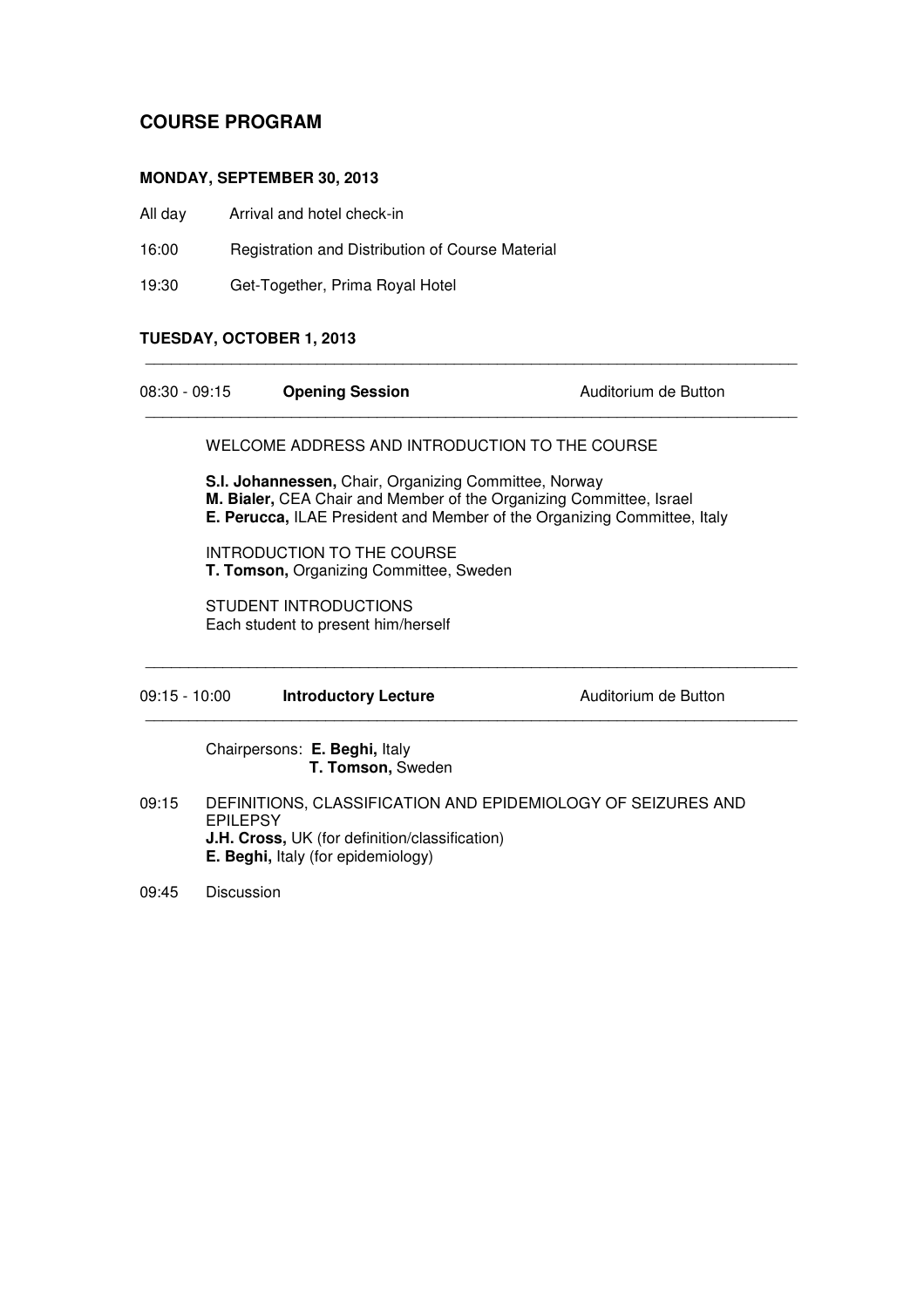# **TUESDAY, OCTOBER 1, 2013 (continued)**

| $10:00 - 12:15$ | Session I:<br>Auditorium de Button<br>THE PHARMACOLOGY OF AEDs                                     |  |  |  |
|-----------------|----------------------------------------------------------------------------------------------------|--|--|--|
|                 | Chairpersons: E. Perucca, Italy<br>C. Johannessen Landmark, Norway                                 |  |  |  |
| 10:00           | ANTISEIZURE MEDICINES: MECHANISMS OF ACTION AND RATIONAL<br><b>POLYPHARMACY</b><br>H.S. White, USA |  |  |  |
| 10:45           | <b>Discussion</b>                                                                                  |  |  |  |
| 11:00           | Coffee Break                                                                                       |  |  |  |
| 11:30           | EXPERIMENTAL MODELS FOR THE DISCOVERY AND TESTING OF AEDS<br>H.S. White, USA                       |  |  |  |
| 12:00           | <b>Discussion</b>                                                                                  |  |  |  |
| $12:15 - 17:15$ | Session II:<br>PHARMACOKINETICS AND<br>Auditorium de Button<br><b>THERAPEUTIC DRUG MONITORING</b>  |  |  |  |
|                 | Chairpersons: M. Bialer, Israel<br>E. Perucca, Italy                                               |  |  |  |
| 12:15           | <b>BASIC PRINCIPLES OF PHARMACOKINETICS</b><br>M. Bialer, Israel                                   |  |  |  |
| 12:45           | <b>Discussion</b>                                                                                  |  |  |  |
| 13:00           | Light Lunch                                                                                        |  |  |  |
| 14:30           | THE PHARMACOKINETICS OF AEDS: AN OVERVIEW<br>S.I. Johannessen, Norway                              |  |  |  |
| 15:00           | Discussion                                                                                         |  |  |  |
| 15:15           | PHARMACOKINETICS OF AEDS IN SPECIAL POPULATIONS<br>C. Johannessen Landmark, Norway                 |  |  |  |
| 15:45           | Discussion                                                                                         |  |  |  |
| 16:00           | Coffee Break                                                                                       |  |  |  |
| 16:30           | PHARMACOKINETIC OPTIMIZATION OF AED THERAPY UTILIZING TDM<br>S.I. Johannessen, Norway              |  |  |  |
| 17:00           | Discussion                                                                                         |  |  |  |
| 19:30           | Dinner                                                                                             |  |  |  |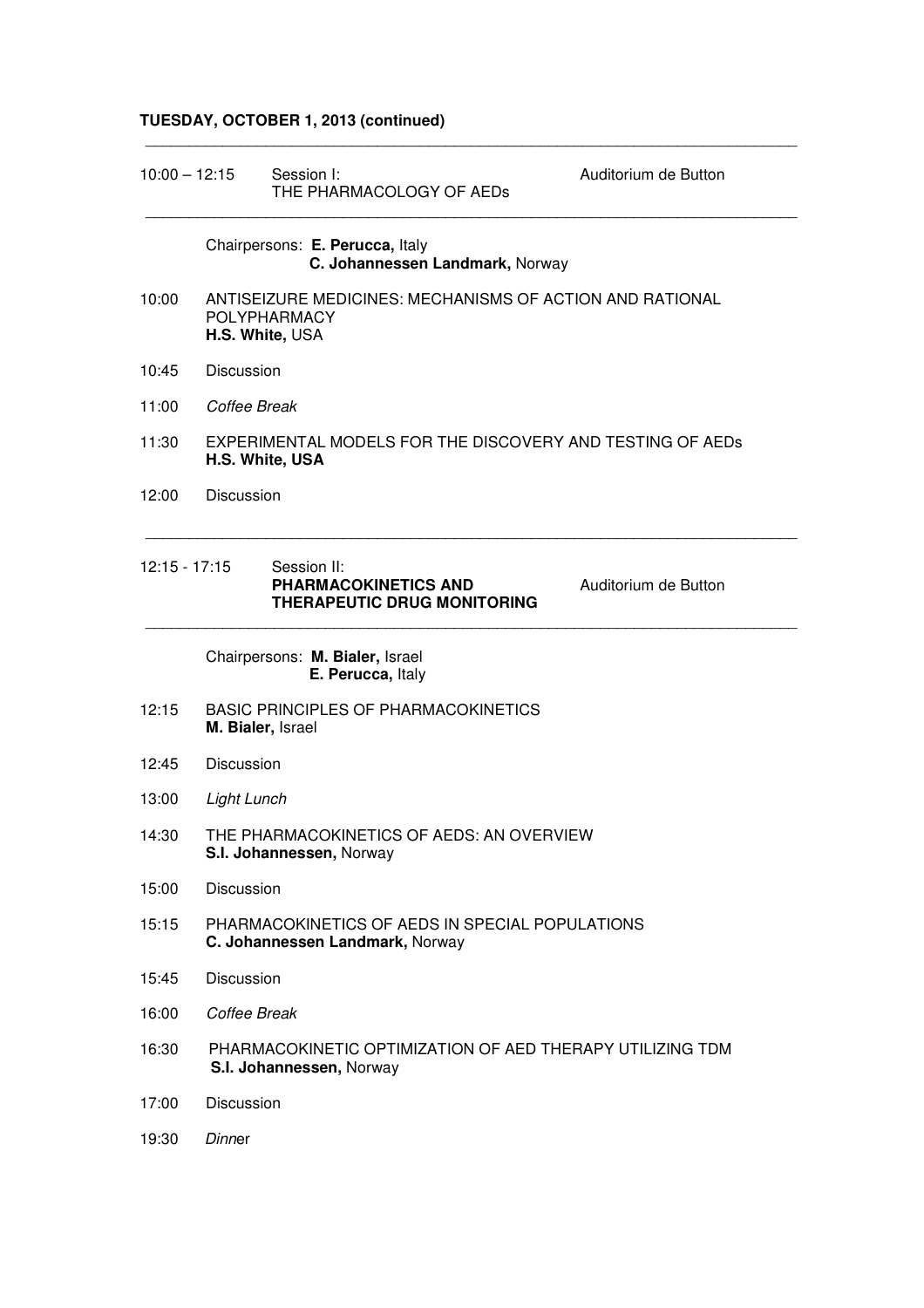## **WEDNESDAY, OCTOBER 2, 2013**

|               |                                                                                                                        | $08:30 - 10:15$ Session III:<br><b>DRUG INTERACTIONS</b>                                                               | Auditorium de Button                                 |
|---------------|------------------------------------------------------------------------------------------------------------------------|------------------------------------------------------------------------------------------------------------------------|------------------------------------------------------|
|               |                                                                                                                        | Chairpersons: H.S. White, USA<br>S.I. Johannessen, Norway                                                              |                                                      |
| 08:30         | MECHANISMS AND PREDICTIONS OF PHARMACOKINETIC INTERACTIONS<br>OF AEDS<br>R.H. Levy, USA presented by M. Bialer, Israel |                                                                                                                        |                                                      |
| 09:15         | Discussion                                                                                                             |                                                                                                                        |                                                      |
| 09:30         | CLINICALLY RELEVANT DRUG INTERACTIONS<br>R.H. Levy, USA presented by S.I. Johannessen, Norway                          |                                                                                                                        |                                                      |
| 10:00         | <b>Discussion</b>                                                                                                      |                                                                                                                        |                                                      |
| 10:15         | Coffee Break                                                                                                           |                                                                                                                        |                                                      |
| 10:45 - 12:15 |                                                                                                                        | <b>GUIDED PK PROBLEM</b><br><b>SOLVING EXERCISES (IN GROUPS)</b><br>Room                                               | Auditorium de Button,<br>Djanogly Room & Fostel      |
| Tutors:       |                                                                                                                        | M. Bialer, Israel, S. I. Johannessen, Norway,<br>C. Johannessen Landmark, Norway, E. Perucca, Italy, T. Tomson, Sweden |                                                      |
| 12:15         |                                                                                                                        | Light Lunch                                                                                                            |                                                      |
| <b>Button</b> |                                                                                                                        | 13:15 - 14:30 GUIDED POSTER TOUR I                                                                                     | Foyer of Auditorium de                               |
| 14:30 - 16:30 |                                                                                                                        | <b>DRUG INTERACTIONS</b><br>(IN GROUPS)                                                                                | Auditorium de Button,<br>Dianogly Room & Fostel Room |
| Tutors:       |                                                                                                                        | M. Bialer, Israel, S.I. Johannessen, Norway,<br>C. Johannessen Landmark, Norway, E. Perucca, Italy, T. Tomson, Sweden  |                                                      |
| 19:30         | Dinner                                                                                                                 |                                                                                                                        |                                                      |

\_\_\_\_\_\_\_\_\_\_\_\_\_\_\_\_\_\_\_\_\_\_\_\_\_\_\_\_\_\_\_\_\_\_\_\_\_\_\_\_\_\_\_\_\_\_\_\_\_\_\_\_\_\_\_\_\_\_\_\_\_\_\_\_\_\_\_\_\_\_\_\_\_\_\_\_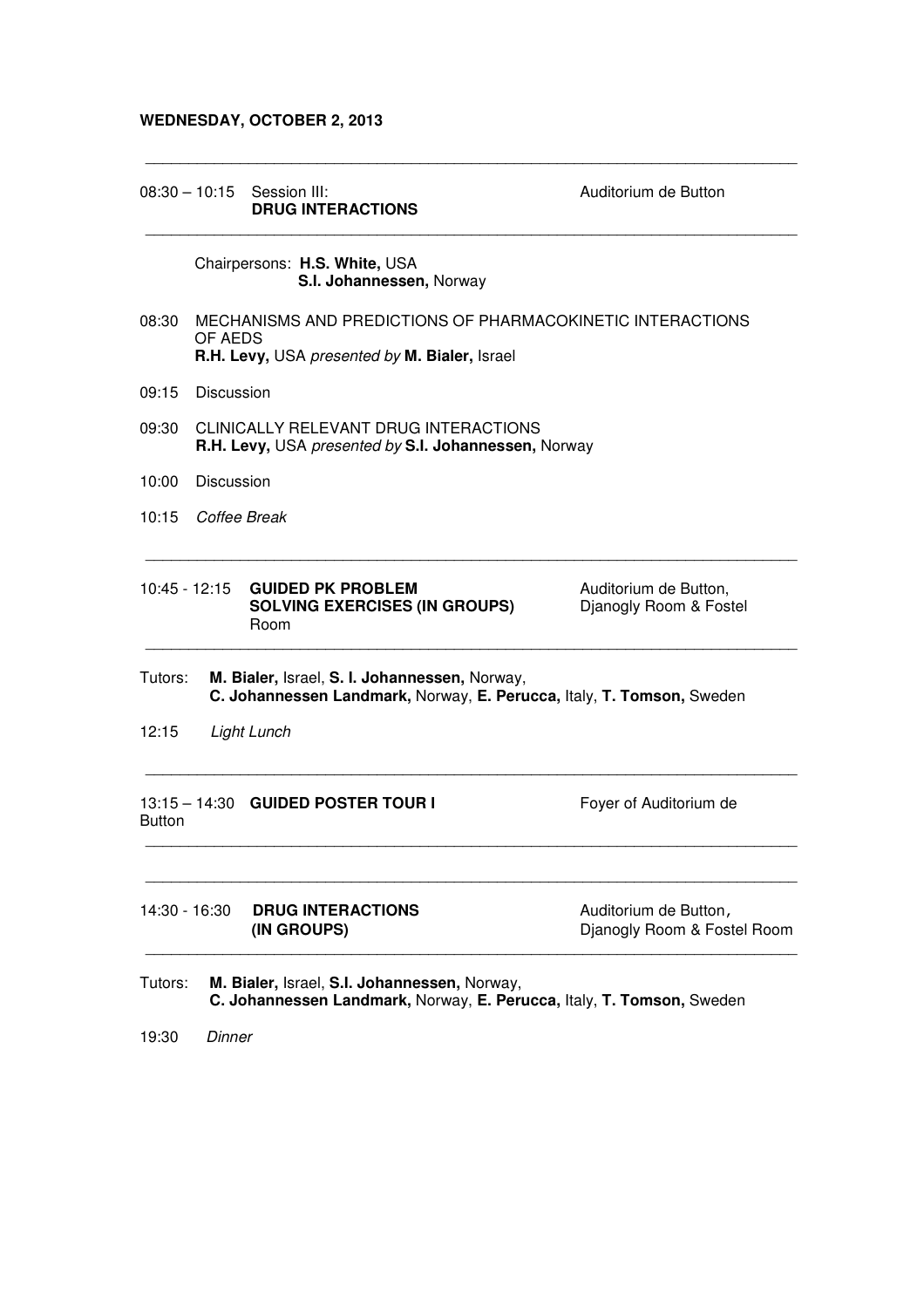# **THURSDAY, OCTOBER 3, 2013**

|       | Auditorium de Button<br>08:30 - 12:30 Session IV:<br><b>ASSESSING EFFICACY AND SAFETY (1)</b>           |
|-------|---------------------------------------------------------------------------------------------------------|
|       | Chairpersons: E. Perucca, Italy<br>T. Tomson, Sweden                                                    |
| 08:30 | THE 4 PHASES OF DRUG DEVELOPMENT AND REGULATORY AFFAIRS<br>M. Bialer, Israel                            |
| 09:15 | Discussion                                                                                              |
| 09:30 | CONTROLLED AND UNCONTROLLED TRIALS IN EPILEPSY<br>E. Perucca, Italy                                     |
| 10:15 | Discussion                                                                                              |
| 10:30 | Coffee Break                                                                                            |
| 11:00 | SPECIFICITIES OF TRIAL DESIGN FOR CHILDREN<br>J.H. Cross, UK                                            |
| 11:30 | <b>Discussion</b>                                                                                       |
| 11:45 | STATISTICAL PRINCIPLES APPLIED TO DESIGN AND ANALYSIS OF<br><b>CLINICAL TRIALS</b><br>M. Bialer, Israel |
| 12:15 | <b>Discussion</b>                                                                                       |
| 12:30 | Light Lunch                                                                                             |
|       |                                                                                                         |

\_\_\_\_\_\_\_\_\_\_\_\_\_\_\_\_\_\_\_\_\_\_\_\_\_\_\_\_\_\_\_\_\_\_\_\_\_\_\_\_\_\_\_\_\_\_\_\_\_\_\_\_\_\_\_\_\_\_\_\_\_\_\_\_\_\_\_\_\_\_\_\_\_\_\_\_

\_\_\_\_\_\_\_\_\_\_\_\_\_\_\_\_\_\_\_\_\_\_\_\_\_\_\_\_\_\_\_\_\_\_\_\_\_\_\_\_\_\_\_\_\_\_\_\_\_\_\_\_\_\_\_\_\_\_\_\_\_\_\_\_\_\_\_\_\_\_\_\_\_\_\_\_

13:30 - 15.00 **GUIDED POSTER TOUR II** Foyer of Auditorium de Button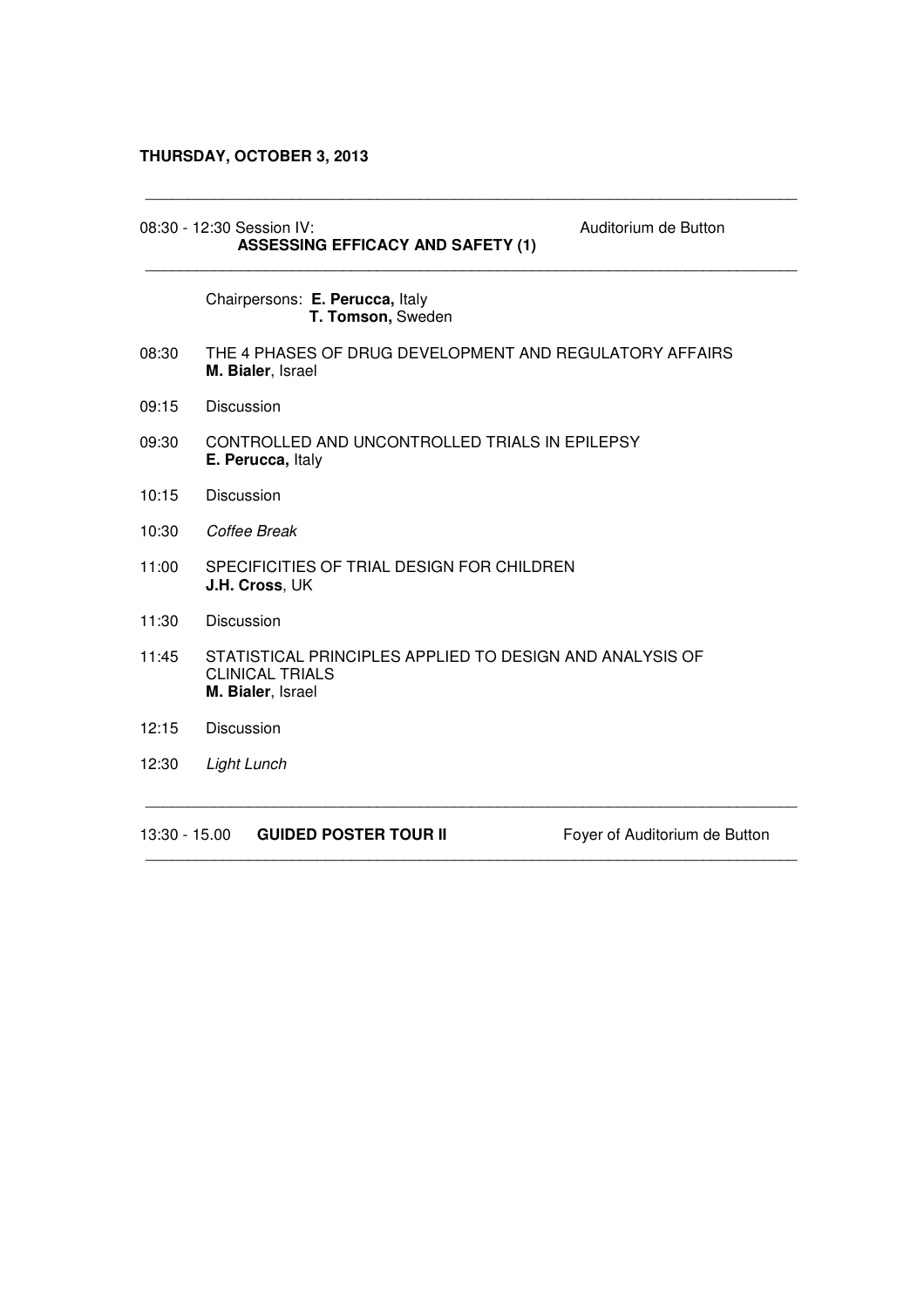# **THURSDAY, OCTOBER 3, 2013 (continued)**

|       |            | 15:00 - 17:15 Session V:<br><b>ASSESSING EFFICACY AND SAFETY (2)</b>           | Auditorium de Button                                                               |
|-------|------------|--------------------------------------------------------------------------------|------------------------------------------------------------------------------------|
|       |            | Chairpersons: E. Trinka, Austria<br>T. Tomson, Sweden                          |                                                                                    |
| 15:00 |            | META-ANALYSIS: PROS AND CONS, A DEBATE<br>E. Beghi, Italy, E. Perucca, Italy   |                                                                                    |
| 15:30 | Discussion |                                                                                |                                                                                    |
| 15:45 |            | CRITICAL INTERPRETATION OF DRUG TRIALS IN EPILEPSY<br><b>E. Perucca, Italy</b> |                                                                                    |
| 16:15 |            | Discussion and assignments for the Journal Club                                |                                                                                    |
| 16:30 |            | ADVERSE EFFECTS OF AEDS<br><b>E. Trinka, Austria</b>                           |                                                                                    |
| 17:00 | Discussion |                                                                                |                                                                                    |
| 17:30 |            |                                                                                | Late afternoon walking tour and falafel dinner (to depart directly after sessions) |

\_\_\_\_\_\_\_\_\_\_\_\_\_\_\_\_\_\_\_\_\_\_\_\_\_\_\_\_\_\_\_\_\_\_\_\_\_\_\_\_\_\_\_\_\_\_\_\_\_\_\_\_\_\_\_\_\_\_\_\_\_\_\_\_\_\_\_\_\_\_\_\_\_\_\_\_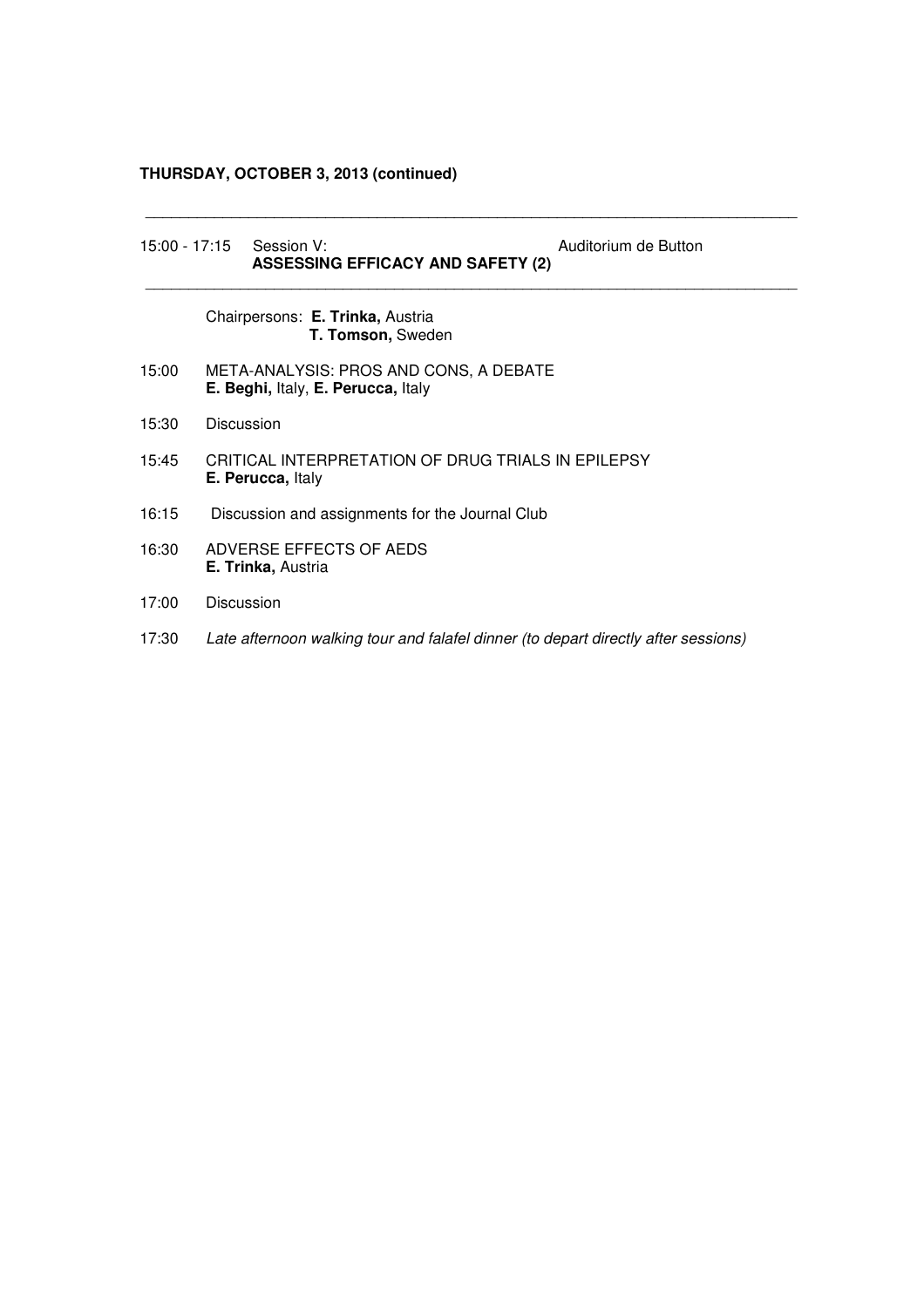## **FRIDAY, OCTOBER 4, 2013**

|               |                   | 08:30 - 09:15 Session VI:<br><b>STUDENT PRESENTATIONS</b>                                                                        | Auditorium de Button   |  |
|---------------|-------------------|----------------------------------------------------------------------------------------------------------------------------------|------------------------|--|
|               |                   | Tutors: J.H. Cross, UK, M. Neufeld, Israel, E. Trinka, Austria, F. Vigevano, Italy                                               |                        |  |
| 08:30         |                   | EFFECT OF GABA-B RECEPTOR AGONIST SKF97541 ON CORTICAL AND<br>HIPPOCAMPAL EPILEPTIC AFTERDISCHARGES<br>P. Fábera, Czech Republic |                        |  |
| 08:45         |                   | DYKE-DAVIDOFF- MASSON SYNDROME: A CASE REPORT<br>A. Jesic, Serbia                                                                |                        |  |
| 09:00         |                   | TWO CASES OF RARE GENETIC CDKL5 RELATED EPILEPTIC<br>ENCEPHALOPATHY IN ESTONIA<br>K. Noormets, Estonia                           |                        |  |
| <b>Button</b> |                   |                                                                                                                                  | Foyer of Auditorium de |  |
| 10:00         |                   | Coffee break                                                                                                                     |                        |  |
|               |                   | 10:30 - 17:15 Session VII:<br><b>OPTIMIZING MEDICAL MANAGEMENT (1)</b>                                                           | Auditorium de Button   |  |
|               |                   | Chairpersons: J.H. Cross, UK<br>S. Shorvon, UK                                                                                   |                        |  |
| 10:30         |                   | WHEN TO TREAT - AND WITH WHAT DOSAGE?<br>T. Tomson, Sweden                                                                       |                        |  |
| 11:15         | Discussion        |                                                                                                                                  |                        |  |
| 11:30         |                   | SELECTION OF DRUGS FOR INITIAL TREATMENT OF CHILDREN<br>J.H Cross, UK                                                            |                        |  |
| 12:00         |                   | <b>Discussion</b>                                                                                                                |                        |  |
| 12:15         |                   | Light Lunch                                                                                                                      |                        |  |
| 13:30         |                   | SELECTION OF DRUGS FOR INITIAL TREATMENT OF ADULTS<br>E. Trinka, Austria                                                         |                        |  |
| 14:00         |                   | Discussion                                                                                                                       |                        |  |
| 14:15         |                   | WHAT STRATEGY WHEN THE INITIAL DRUG FAILS<br>E. Beghi, Italy                                                                     |                        |  |
| 14:45         | <b>Discussion</b> |                                                                                                                                  |                        |  |

\_\_\_\_\_\_\_\_\_\_\_\_\_\_\_\_\_\_\_\_\_\_\_\_\_\_\_\_\_\_\_\_\_\_\_\_\_\_\_\_\_\_\_\_\_\_\_\_\_\_\_\_\_\_\_\_\_\_\_\_\_\_\_\_\_\_\_\_\_\_\_\_\_\_\_\_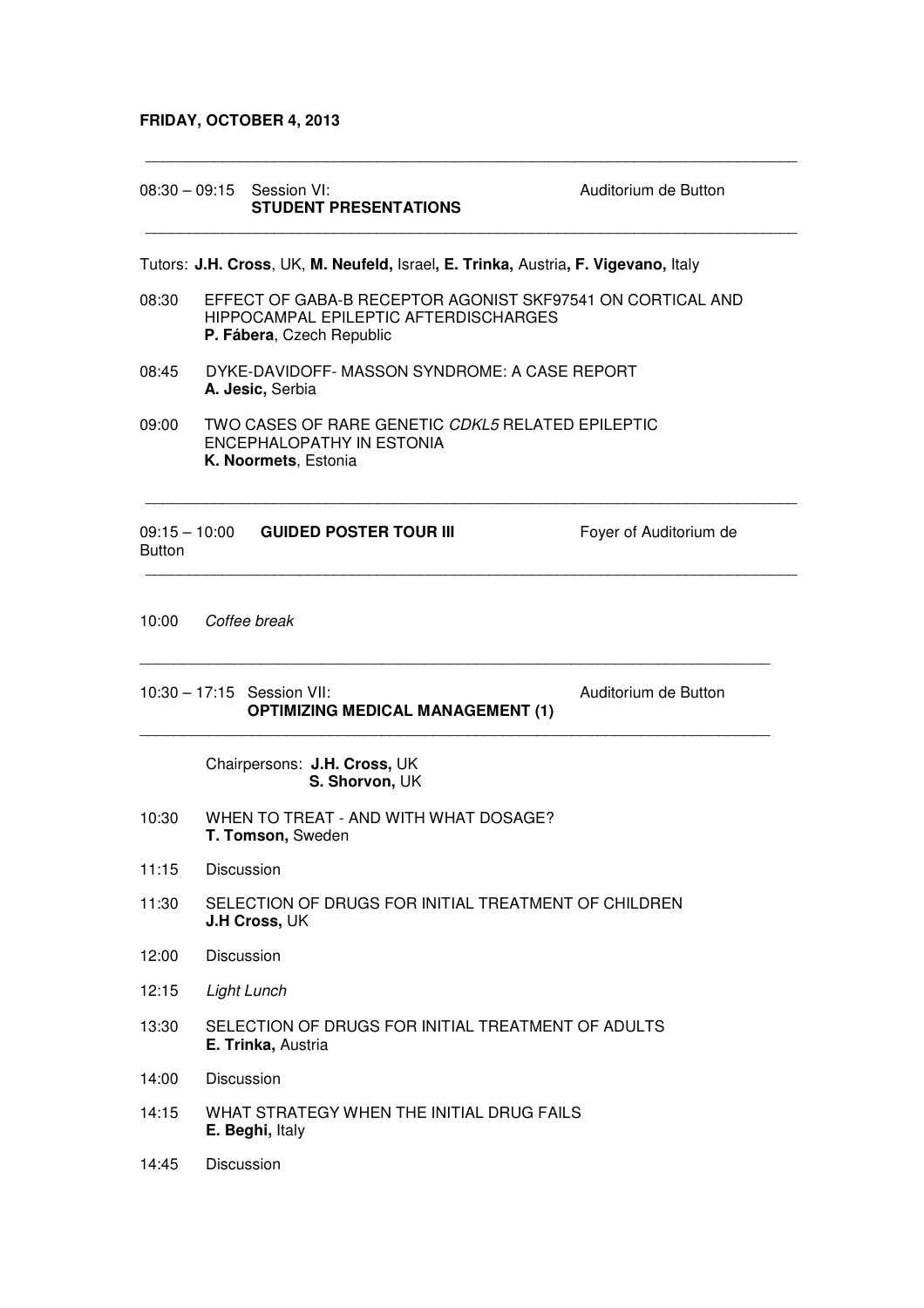## **FRIDAY, OCTOBER 4, 2013 (Continued)**

- 15:00 Coffee break
- 15:30 THE MEDICAL TREATMENT OF CHRONIC EPILEPSY **S. Shorvon,** UK
- 16:00 Discussion
- 16.15 SEVERE CHILDHOOD EPILEPSIES **F. Vigevano,** Italy
- 16.45 Discussion
- 17:15 SEIZURE AGGRAVATION BY ANTIEPILEPTIC DRUGS **E. Perucca,** Italy
- 17:30 Discussion
- 19:30 Dinner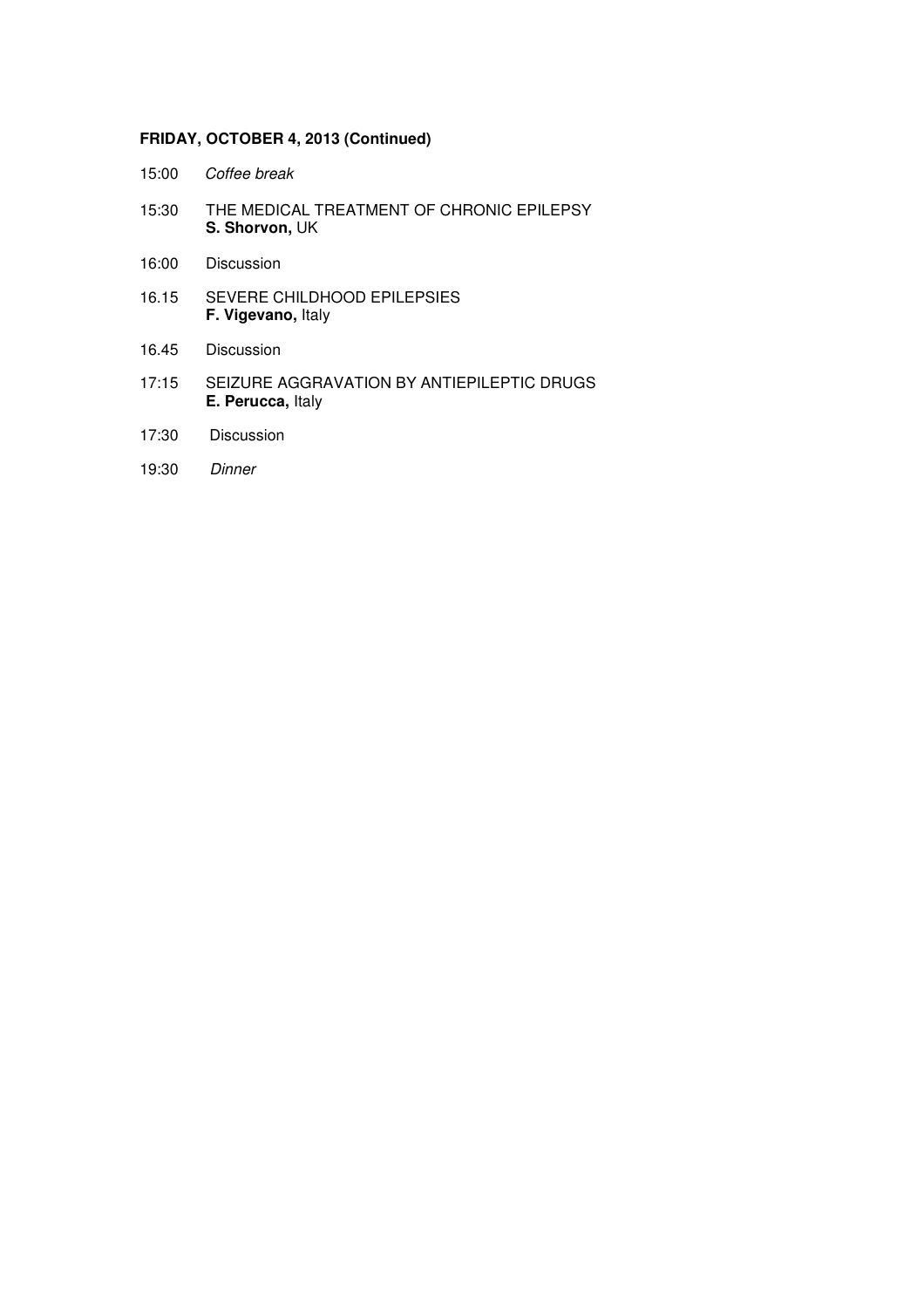#### **SATURDAY, OCTOBER 5, 2013**

#### 08:30 – 19:30 Session VIII: Auditorium de Button  **OPTIMIZING MEDICAL MANAGEMENT (2): SPECIAL SITUATIONS/SPECIAL GROUPS**

### Chairpersons: **E. Trinka,** Austria  **F. Vigevano,** Italy

08:30 TERMINATION OF AED THERAPY IN SEIZURE FREE PATIENTS **E. Trinka,** Austria

\_\_\_\_\_\_\_\_\_\_\_\_\_\_\_\_\_\_\_\_\_\_\_\_\_\_\_\_\_\_\_\_\_\_\_\_\_\_\_\_\_\_\_\_\_\_\_\_\_\_\_\_\_\_\_\_\_\_\_\_\_\_\_\_\_\_\_\_\_\_\_\_\_

 $\mathcal{L}_\text{max}$  , and the set of the set of the set of the set of the set of the set of the set of the set of the set of the set of the set of the set of the set of the set of the set of the set of the set of the set of the

- 09:00 Discussion
- 09:15STATUS EPILEPTICUS AND ACUTE REPETITIVE SEIZURES **S. Shorvon,** UK
- 09:45 Discussion
- 10:00 Coffee break
- 10:30 PREGNANCY AND BREAST-FEEDING **T. Tomson,** Sweden
- 11:00 Discussion
- 11:15 PEDIATRICS **F. Vigevano,** Italy
- 11:45 Discussion
- 12:00 EPILEPSY IN THE ELDERLY **M. Neufeld,** Israel
- 12:30 Discussion
- 12:45 Lunch

14.00-15:30 **JOURNAL CLUB TUTORIAL** Auditorium de Button

\_\_\_\_\_\_\_\_\_\_\_\_\_\_\_\_\_\_\_\_\_\_\_\_\_\_\_\_\_\_\_\_\_\_\_\_\_\_\_\_\_\_\_\_\_\_\_\_\_\_\_\_\_\_\_\_\_\_\_\_\_\_\_\_\_\_\_\_\_\_\_\_\_\_\_\_

\_\_\_\_\_\_\_\_\_\_\_\_\_\_\_\_\_\_\_\_\_\_\_\_\_\_\_\_\_\_\_\_\_\_\_\_\_\_\_\_\_\_\_\_\_\_\_\_\_\_\_\_\_\_\_\_\_\_\_\_\_\_\_\_\_\_\_\_\_\_\_\_\_\_\_\_

Djanogly Room & Fostel

Room

Tutors: **E. Beghi,** Italy**, J.H Cross,** UK, **E. Perucca,** Italy**, S. Shorvon,** UK, **T. Tomson,**  Sweden, **F. Vigevano,** Italy

19:30 Dinner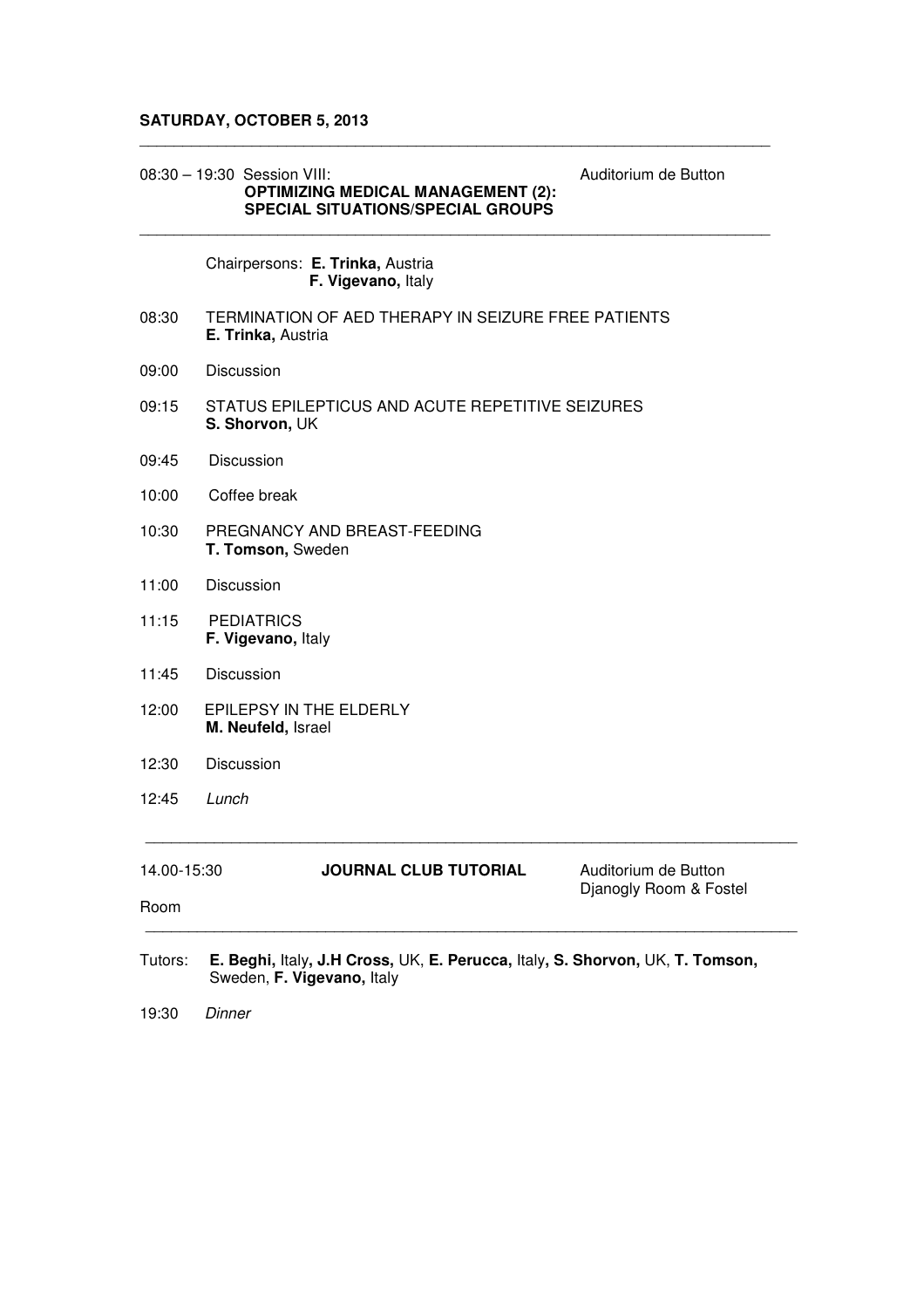### **GUIDED POSTER TOUR I - WEDNESDAY, OCTOBER 2, 2013**

\_\_\_\_\_\_\_\_\_\_\_\_\_\_\_\_\_\_\_\_\_\_\_\_\_\_\_\_\_\_\_\_\_\_\_\_\_\_\_\_\_\_\_\_\_\_\_\_\_\_\_\_\_\_\_\_\_\_\_\_\_\_\_\_\_\_\_\_\_\_\_\_\_\_\_\_\_

\_\_\_\_\_\_\_\_\_\_\_\_\_\_\_\_\_\_\_\_\_\_\_\_\_\_\_\_\_\_\_\_\_\_\_\_\_\_\_\_\_\_\_\_\_\_\_\_\_\_\_\_\_\_\_\_\_\_\_\_\_\_\_\_\_\_\_\_\_\_\_\_\_\_\_\_\_

Board No.

1. UTILIZATION OF ANTIEPILEPTIC DRUGS IN NON-EPILEPSY DISORDERS IN NORWAY 2008-2010

 **A. Baftiu,** P.G. Larsson, S.I. Johannessen, C. Johannessen Landmark, Norway

- 2. EPILEPSY CARE IN ARMENIA  **M.K. Balasanyan,** T. Stepanyan, Z. Khechumyan, N. Nahapetyan, I. Shadyan, M. Ghambaryan, H. Amroyan, V. Mnatsakanyan, H.S. Margaryan, G. Melikyan, N. Yeghiazaryan, Armenia
- 3. SEIZURE RESPONSE AND TOLERABILITY TO ANTIEPILEPTIC DRUG TREATMENT AMONG DIFFERENT AGE GROUPS  **M. Belluzzo,** L. Stragapede, F. Monti, G. Pizzolato, Italy
- 4. COMPLICATIONS OF EPILEPSY SURGERY IN SWEDEN 1996-2010: A PROSPECTIVE, POPULATION-BASED STUDY  **J. Bjellvi,** A. Edelvik, G. Ekstedt, R. Flink, B. Rydenhag, K. Malmgren, Sweden
- 5. ADULT ONSET EPILEPSIA PARTIALIS CONTINUA CASE REPORT  **B. Boshkovski,** M. Kostov, I. Kuzmanovski, E. Cvetkovska, Macedonia
- 6. TIME COURSE OF CELL PROLIFERATION IN MAJOR GERNINATIVE ZONES OF THE BRAIN DURING PENTYLENETETRAZOLE KINDLING **L.V. Brylev,** V.A. Aniol, M.Y. Stepanichev, N.V. Gulyaeva, Russia
- 7. THE USE OF ACTH (ADRENOCORTICOTROPIC HORMONE) IN THE THERAPY OF WEST SYNDROME: REVIEW OF LITERATURE AND MONOCENTRIC RETROSPECTIVE STUDY.  **P. Cahová,** O. Horák, H. Ošlejšková, Czech Republic
- 8. CASE REPORT: OXCARBAZEPINE EXACERBATED MYOCLONIC ABSENCES (JEAVONS SYNDROME)  **I. Camacho Ordoñez,** R.A. Solarte Mila, Colombia
- 9. EPILEPTIC SEIZURES IN MULTIPLE SCLEROSIS: CLINICAL AND EEG CORRELATIONS **T. Chepreganova Changovska,** Macedonia
- 10. INTRACRANIAL EEG SEIZURE ONSET PATTERNS IN UNILATERAL TEMPORAL LOBE EPILEPSY AND THEIR RELATIONSHIP TO OTHER VARIABLES  **I. Doležalová,** M. Brázdil, M. Hermanová, I. Horáková, I. Rektor, R. Kuba, Czech Republic
- 11. CLINICAL AND ELECTROENCEPHALOGRAPHIC POLYMOPHYSM IN PATIENTS WITH SYMPTOMATHIC EPILEPSY DUE TO NEUROCYSTICERCOSIS **N. Gorincioi,** Moldova
- 12. NEUROCYSTICERCOSIS IN THE CARIBBEAN REGION: 1744 CASES TREATED UNDER INSTITUTIONAL PROTOCOL SINCE 1989 J. Fandiño-Franky, **R. Guerra Olivares,** C.S. Piña, Z.M. Torres, V.L. Polo, Z.A. Merlano, C.C. Vitola, J.D. Jiménez, C.E. García, Y.T. Rodríguez, Colombia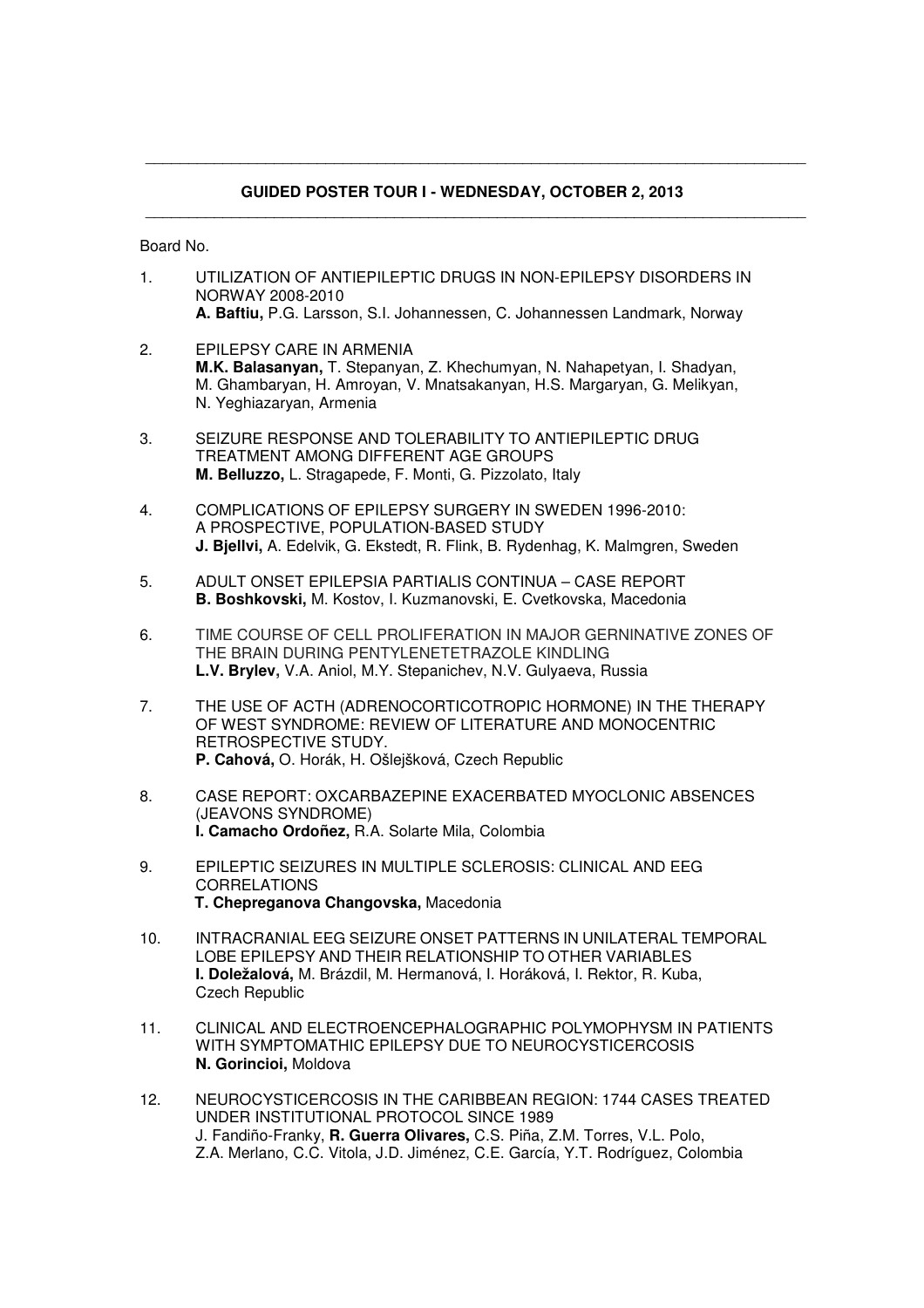### **GUIDED POSTER TOUR I - WEDNESDAY, OCTOBER 2, 2013 (continued)**  \_\_\_\_\_\_\_\_\_\_\_\_\_\_\_\_\_\_\_\_\_\_\_\_\_\_\_\_\_\_\_\_\_\_\_\_\_\_\_\_\_\_\_\_\_\_\_\_\_\_\_\_\_\_\_\_\_\_\_\_\_\_\_\_\_\_\_\_\_\_\_\_\_\_\_\_\_

\_\_\_\_\_\_\_\_\_\_\_\_\_\_\_\_\_\_\_\_\_\_\_\_\_\_\_\_\_\_\_\_\_\_\_\_\_\_\_\_\_\_\_\_\_\_\_\_\_\_\_\_\_\_\_\_\_\_\_\_\_\_\_\_\_\_\_\_\_\_\_\_\_\_\_\_\_

- 13. GAMMA-BUTYROLACTONE INDUCED ABSENCE EPILEPSY IN WISTAR RATS  **T. Karamahmutoglu,** F. Onat, Turkey
- 14. SHORT TERM OUTCOME OF MYOCLONIC ASTATIC EPILEPSY (MAE)  **T. Kipiani,** N. Tatishvili, T. Shatirishvili, Georgia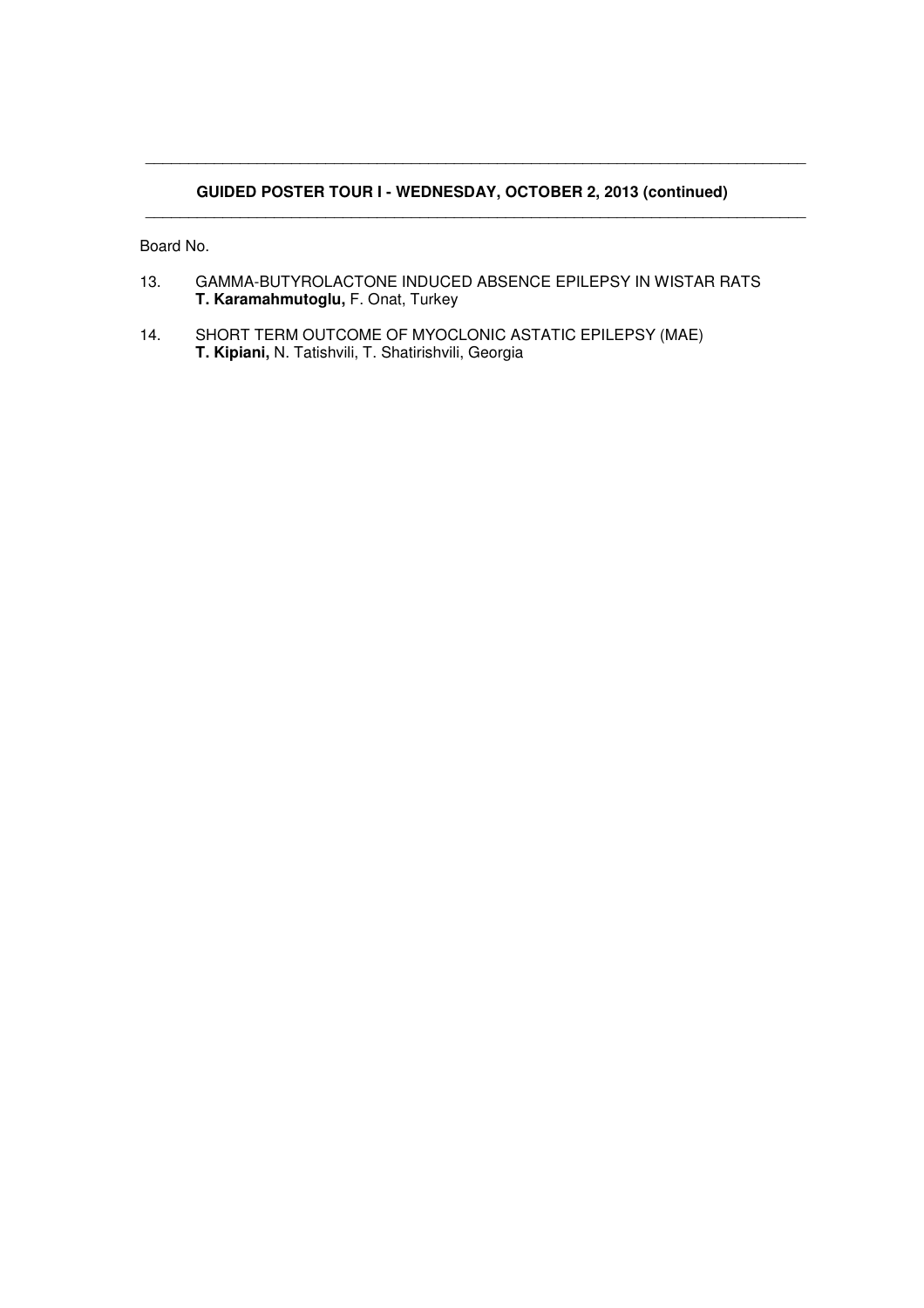### **GUIDED POSTER TOUR II - THURSDAY, OCTOBER 3, 2013**

\_\_\_\_\_\_\_\_\_\_\_\_\_\_\_\_\_\_\_\_\_\_\_\_\_\_\_\_\_\_\_\_\_\_\_\_\_\_\_\_\_\_\_\_\_\_\_\_\_\_\_\_\_\_\_\_\_\_\_\_\_\_\_\_\_\_\_\_\_\_\_\_\_\_\_\_\_

\_\_\_\_\_\_\_\_\_\_\_\_\_\_\_\_\_\_\_\_\_\_\_\_\_\_\_\_\_\_\_\_\_\_\_\_\_\_\_\_\_\_\_\_\_\_\_\_\_\_\_\_\_\_\_\_\_\_\_\_\_\_\_\_\_\_\_\_\_\_\_\_\_\_\_\_\_

- 1. POST-ICTAL PSYCHOGENIC NON-EPILEPTIC SEIZURES A CASE REPORT  **H. Kolb,** F. Fahoum, M. Neufeld, Israel
- 2. DEEP AND SUPERFICIAL BRAIN STIMULATION FOR TREATMENT OF MEDICALLY REFRACTORY EPILEPSY: A CRITICAL REVIEW **M. Leitinger,** P.A. Winkler, E. Trinka, Austria
- 3. ANOMALOUS ATRIOVENTRICULAR EXCITATION DISCOVERED IN A PATIENT WITH LOCALIZATION RELATED EPILEPSY  **N. Nevler,** R. Gandelman-Marton, Israel
- 4. COPY NUMBER VARIANTS ASSOCIATED WITH DRUG-RESISTANT EPILEPSY IN ESTONIA  **K. Noormets,** I. Talvik, T. Reimand, E. Õiglane-Šlik, K. Õunap, T. Talvik, Estonia
- 5. TEACHERS' PERCEPTION OF EPILEPSY IN NIGERIA A COMMUNITY-BASED **STUDY** N.C. Ojinnaka**, A.O. Olajide**, Nigeria
- 6. LONG-TERM EFFICACY AND TOLERABILITY OF ZONISAMIDE AS ADJUNCTIVE THERAPY IN PATIENTS WITH PHARMACORESISTANT PARTIAL EPILEPSY  **N. Pietrafusa,** A. La Neve, G. Pontrelli, T. Francavilla, V. Durante, M. Ladogana, T. Lisi, G. Boero, Italy
- 7. SELF-ESTEEM OF ADOLESCENTS WITH EPILEPSY  **J. Podgorac,** S. Sekulic, S. Sakac, G. Kekovic, Serbia
- 8. EFFICACY AND TOLERABILITY OF LACOSAMIDE AS ADJUNCTIVE THERAPY IN PATIENTS WITH REFRACTORY FOCAL EPILEPSY  **G. Pontrelli,** G. Boero, T. Francavilla, M. Ladogana, T. Lisi, N. Pietrafusa, V. Durante, M. Prontera, M.G. Amoroso, A. La Neve, Italy
- 9. CLINICAL DATA ON LACOSAMIDE AS ADD-ON TREATMENT IN ADULT PATIENTS WITH PARTIAL-ONSET SEIZUES  **M. Prieschl,** I. Unterberger, G. Walser, M. Bergmann, K. Brendel, G. Luef, Austria
- 10. OUTCOMES WITHIN 10 YEARS AFTER CHILDHOOD STATUS EPILEPTICUS: A POPULATION-BASED STUDY  **S. Pujar,** M. Martinos, K. Chong, B. Neville, R. Scott, R. Chin, UK
- 11. DOES THE LOCALIZATION OF THE EPILEPTOGENIC ZONE DETERMINE CLINICAL COURSE AND CLINICAL FACTORS OF INTRACTABLE EPILEPSIES - A RETROSPECTIVE INVESTIGATION OF SURGICALLY TREATED PATIENTS  **A. Rohracher,** J. Dobesberger, J. Höfler, I. Unterberger, G. Walser, G. Kuchukhidze, C. Granbichler, M. Ortler, E. Trinka, Austria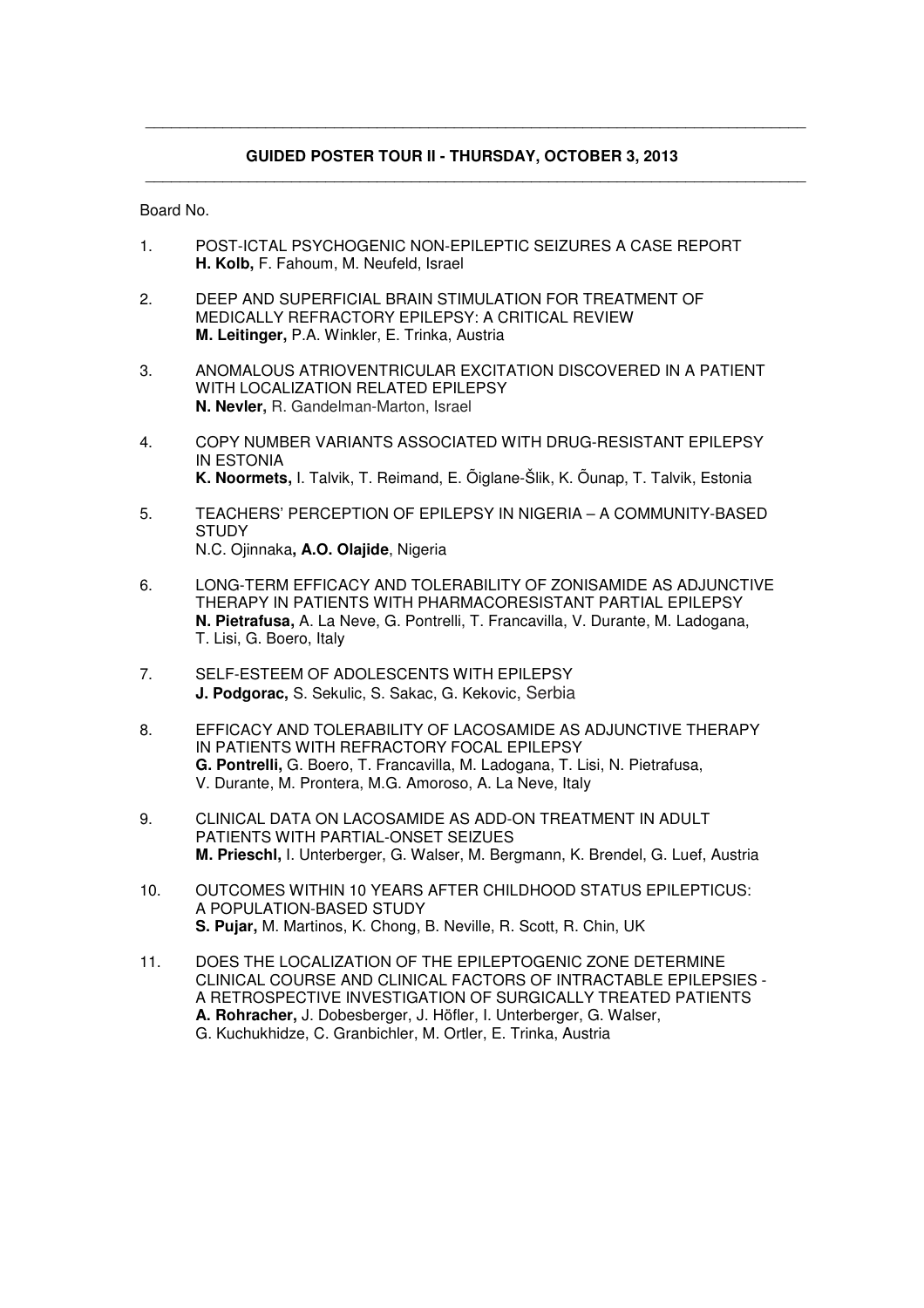#### **GUIDED POSTER TOUR II - THURSDAY, OCTOBER 3, 2013 (continued)**

\_\_\_\_\_\_\_\_\_\_\_\_\_\_\_\_\_\_\_\_\_\_\_\_\_\_\_\_\_\_\_\_\_\_\_\_\_\_\_\_\_\_\_\_\_\_\_\_\_\_\_\_\_\_\_\_\_\_\_\_\_\_\_\_\_\_\_\_\_\_\_\_\_\_\_\_\_

\_\_\_\_\_\_\_\_\_\_\_\_\_\_\_\_\_\_\_\_\_\_\_\_\_\_\_\_\_\_\_\_\_\_\_\_\_\_\_\_\_\_\_\_\_\_\_\_\_\_\_\_\_\_\_\_\_\_\_\_\_\_\_\_\_\_\_\_\_\_\_\_\_\_\_\_\_

- 12. CHARACTERISTICS AND LONG-TERM PROGNOSIS OF PSYCHOGENIC NON- EPILEPTIC SEIZURES IN PATIENTS WITH AND WITHOUT EPILEPSY  **O. Sadan,** M. Neufeld, E. Rosenberg, S. Kipervasser, Israel
- 13. PHARMACOLOGICAL OUTCOME IN 11 PATIENTS WITH PCDH-19 RELATED EPILEPSY  **D. Serino,** N. Specchio, L. Fusco, F. Vigevano, Italy
- 14. CLINICAL AND ELECTROENCEPHALOGRAPHIC DESCRIPTION OF A CHORT OF PATIENTS DIAGNOSED WITH PSEUDOSEIZURES BY TWO VIDEOELECTROENCEPHALOGRAFY LABORATORIES OF MEDELLIN (COLOMBIA) AND HABANA (CUBA): IMPORTANCE OF ARTIFACTS AND ICTAL **REGISTRY C. Serrano,** A. Solarte, R. Adrade, W. Cornejo, Cuba
- 15. PHARMACOLOGICAL TREATMENT OF EPILEPSY CAUSED BY BRAIN TUMORS: A POPULATION-BASED STUDY  **R. Shafiei,** Sweden
- 16. INFLUENCE OF INTERICTAL EPILEPTIFORM DISCHARGES ON COGNITIVE FUNCTIONS IN TEMPORAL LOBE EPILEPSY  **S. Shagidze,** M. Okujava, N. Okujava, Georgia